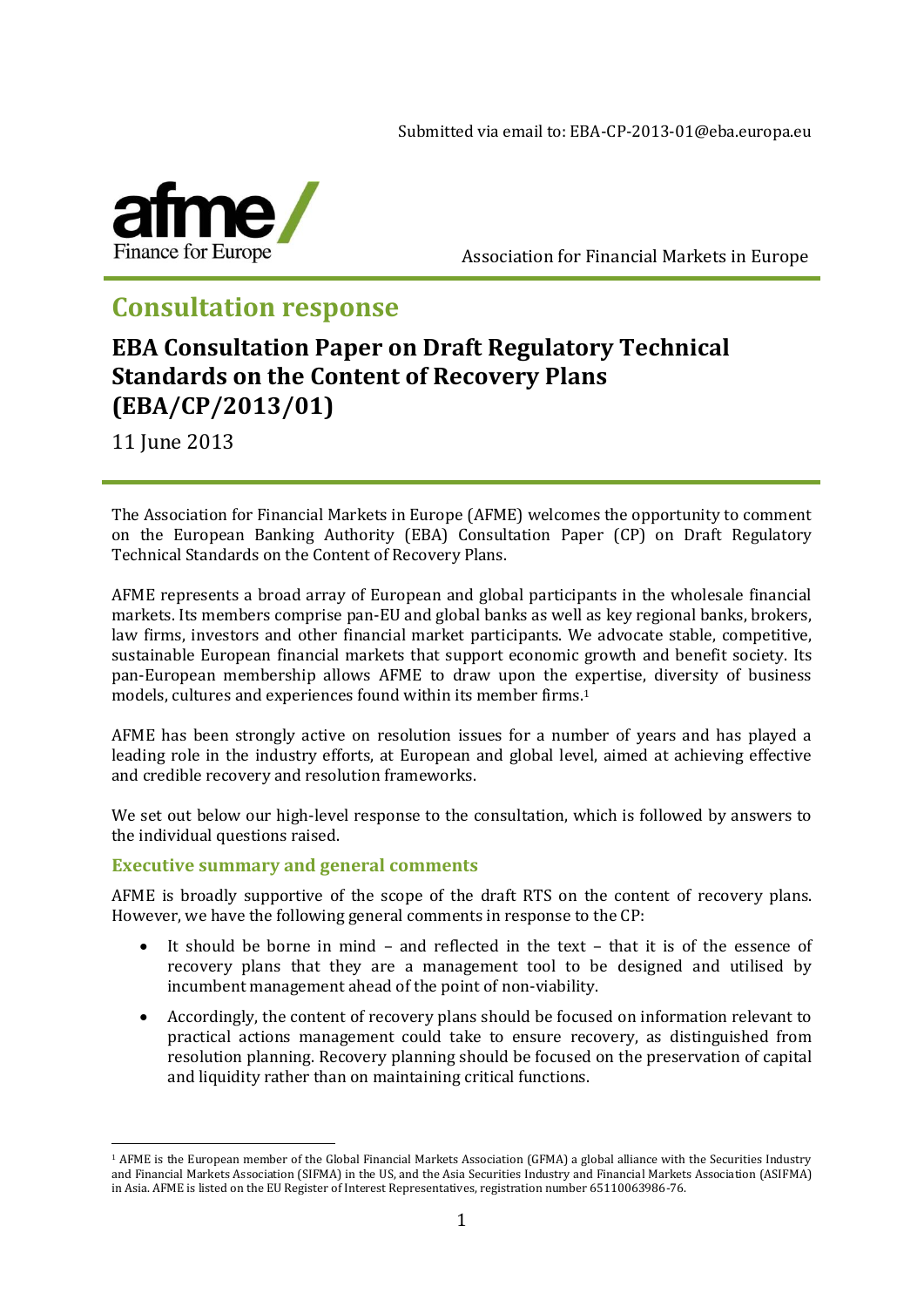- The content of recovery plans required by the RTS should recognise the need for flexibility to adapt recovery plans to the specific characteristics of the relevant group. The contents should therefore not be overly prescriptive and enable firms to develop a recovery plan that fits the relevant legal and operational structures and business model of each firm. We suggest that this principle could be acknowledged in a recital.
- Recovery plans should be flexible in order to be able to adapt to a range of potential situations, rather than addressing specific scenarios.
- Recovery plans should not contain hard triggers that result in a particular course of action being taken.
- There should be no requirement for a separate recovery plan for each entity in a group which in most circumstances would not reflect the way groups are funded and would duplicate cost.
- The importance of confidentiality should be recognised, as much of the recovery plan includes very sensitive information. We urge authorities to put in place arrangements to ensure confidentiality within authorities and colleges.
- We support the inclusion of recital (4) which emphasises the need to take a proportionate approach to recovery planning.

We acknowledge that the EBA is constrained by the level 1 text in some of these areas, but as much emphasis as possible should be provided in the RTS.

# **Questions**

## **Q01. Have you already drafted/approved a recovery plan or are you in the process of doing so? Is your recovery plan in line with the contents of the draft RTS?**

Members of AFME have already carried out extensive work preparing recovery plans in accordance with national legislation. This has involved substantial resources and the work already done should to an extent be capable of meeting the requirements under the draft RTS. However, existing recovery plans do not generally provide the level of detail set out in the RTS which is relevant to resolution planning as opposed to recovery planning (see our comments below). As a general principle the EBA should, as far as possible, minimise divergences from the existing global recovery planning regimes to avoid duplication of work that has already been done.

## **Q02. Do you believe that the draft RTS on recovery plans is comprehensive and contains sufficient and relevant requirements to enable a timely and effective recovery of an institution in the event of financial distress?**

The draft RTS is generally comprehensive. However, it provides a greater level of detailed information than should be required for the purposes of recovery planning. It is necessary to distinguish the recovery planning exercise from the information to be provided to resolution authorities for the purposes of resolution planning.

The proposed requirements for descriptions and detailed information on, for example, the structure, funding strategy, critical functions and interdependencies set out in Article 6(3) should be limited to information that is relevant to that particular firm's recovery plan. For example it should cover the interdependencies of an area of business which is planned to be disposed of, as opposed to a general description of all interdependencies within the group. Including interdependencies which are not relevant to a firm's recovery plan will clutter the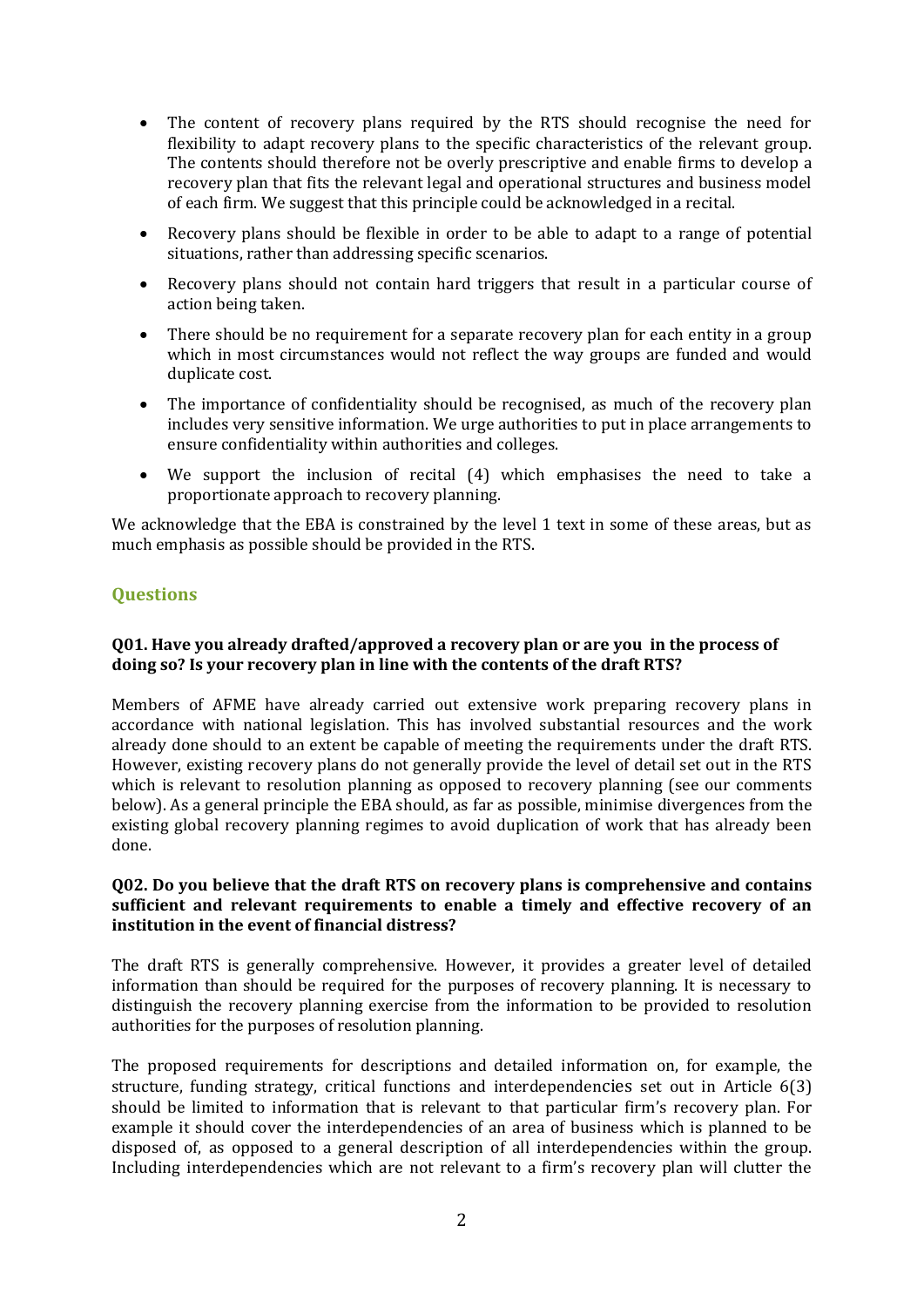plan with, potentially very extensive, unnecessary information. We note that the need to focus on relevant information is recognised in article 4(b) of the draft RTS on the assessment of recovery plans (CP/2013/08) and this principle should also be applied to the requirements for the content of recovery plans.

In particular the draft RTS provides considerable focus on firms identifying critical functions<sup>2</sup> and assessing the external impact and systemic consequences of each recovery option. <sup>3</sup> The focus of recovery plans should be on options for the recovery of institutions rather than the maintenance of critical functions.

## **Q03. Please provide your views on the indicators and escalation process as stipulated in the draft RTS under Articles 2(2)(a) and 5(c), and on the other governance arrangements provided for by Article 5.**

The proposed requirement for recovery plans to include indicators should not reduce the flexibility of recovery plans by introducing hard triggers that would lead to actions being taken without due consideration by the institution. We strongly support the statement in draft recital (6) that "indicators should not automatically activate a specific recovery measure or, more generally, prompt an automatism such that a particular option has to be implemented ...."and the emphasis placed on indicators suggesting only that an internal escalation process should be started. Any "hard-wiring" of actions to be taken when indicators are met could lead to ineffective and/or inappropriate responses to a particular situation. We are concerned that the reference to determining "which specific recovery option it may need to apply" in the definition of "indicators" could be read as a requirement to link specific recovery options to specific situations.

Any indicators should be set by the institution as part of its governance framework as they will need to be tailored to the relevant institution. The indicators should focus only on threats to capital and liquidity. We are also concerned by the requirements to inform the competent authorities that indicators have been reached. Reaching an indicator will not necessarily imply that the viability of the bank is in question, rather that its viability could be brought into question if further monitoring and escalation does not take place. Requirements to report reaching all indicators could therefore be unnecessarily burdensome without providing the competent authority with useful and meaningful information.

In relation to the other governance arrangements in Article 5, we suggest the removal of the reference to external auditors in Article 5(b)(1). We are unsure as to what value this would add to the process and external auditing of recovery plans should not be a requirement. We also suggest that it would be better to refer to the titles of the positions of the relevant individuals responsible for the preparation of recovery plans and the governance arrangements in Article 5 rather than referring to named individuals because staff frequently change and the responsibilities are better attached to a particular position than a particular individual. Finally, in Article 5(d) we suggest that it would be more appropriate to refer to "management information processes" rather than "management information systems" as the latter could suggest a focus on technology rather than governance processes.

**Q04. Please provide your views on the relationship between the governance arrangements provided for by Article 5 and current risk management processes/governance arrangements such as the Internal Capital Adequacy Assessment Process (ICAAP) and the Internal Liquidity Adequacy Assessment Process (ILAAP).**

<u>.</u>

<sup>2</sup> Article 6(3)

<sup>3</sup> Article 6(5)(b)(2)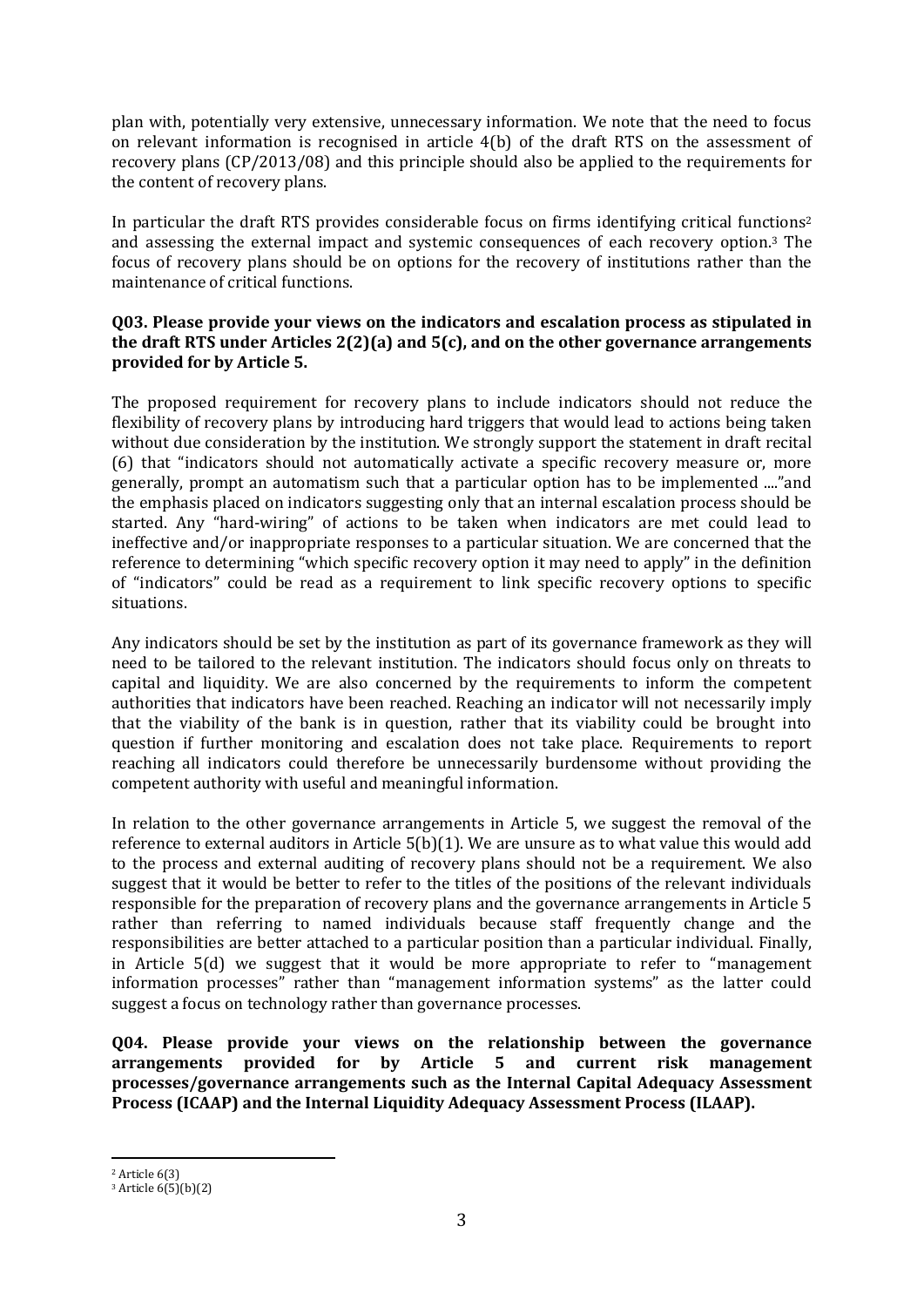There are strong links between the governance of recovery plans and business-as-usual risk management processes and governance arrangements. We broadly support the governance requirements in the draft Article 5 and agree that the recovery planning process should form part of risk management and governance arrangements. However, it should be kept in mind that ICAAP and ILAAP outline the framework for monitoring and responding across capital or liquidity events which may vary from those arising in day to day prudential management through to severe stress scenarios.

#### **Q05. Please provide your views on the requirements for the description of the institution or group, as stipulated by the strategic analysis in the draft RTS under Article 6(3).**

We are concerned that the draft RTS provides a greater level of detailed information than should be required for the purposes of recovery planning. Please see our comments in response to question 2 above.

In addition we query what is intended to be covered by the reference to "capital flows" in Article  $6(3)(c)(2)$  in this context.

#### **Q06. Please provide your views on the requirements for the recovery options, as stipulated by the strategic analysis in the draft RTS under Article 6(4). Does this requirement comprehensively and adequately capture the different categories of recovery options that could be considered?**

We are broadly supportive of the proposals in Article 6(4). We assume that this question was also intended to cover Article 6(5) and therefore we address this Article here. Please see our comments in our response to question 2 above. In addition, we set out below some specific comments on Article 6(5).

The principle of proportionality, as recognised in recital (4), should be reflected in the requirements in Article 6(5).

The recovery plan should not be focused on maintaining "critical functions" as set out in Article  $6(5)(a)(1)$  but rather restoring the capital and liquidity position of the institution. Similarly analysis of the impact on shareholders, customers and counterparties might be difficult for a firm to ascertain. Article 6(5)(a)(5) also goes beyond existing requirements for recovery planning by requiring firms to cover the voluntary restructuring of liabilities.

In relation to the requirement for an impact and feasibility assessment for each recovery option, no timeframe is set over which the impact is to be assessed.

#### **Q07. Please provide your views on the requirements for the communication plan, as stipulated in the draft RTS under Article 7.**

We support the draft requirements for the communication plan in Article 7, although a single plan should be sufficient and we do not believe it should be necessary for the recovery plan to include a communication plan for each recovery option. We do not believe it is helpful to set out in the RTS a list of external parties to whom information must be communicated; rather the communication plan should be flexible to deal with a variety of situations.

The communication plan must be clearly defined as communication to the public in a recovery phase. Any communication ex ante of any part of the plan must be excluded.

We are concerned about the confidentiality issue posed by the communication of the plan to a large number of persons within multiple supervisory bodies. The unintended communication of